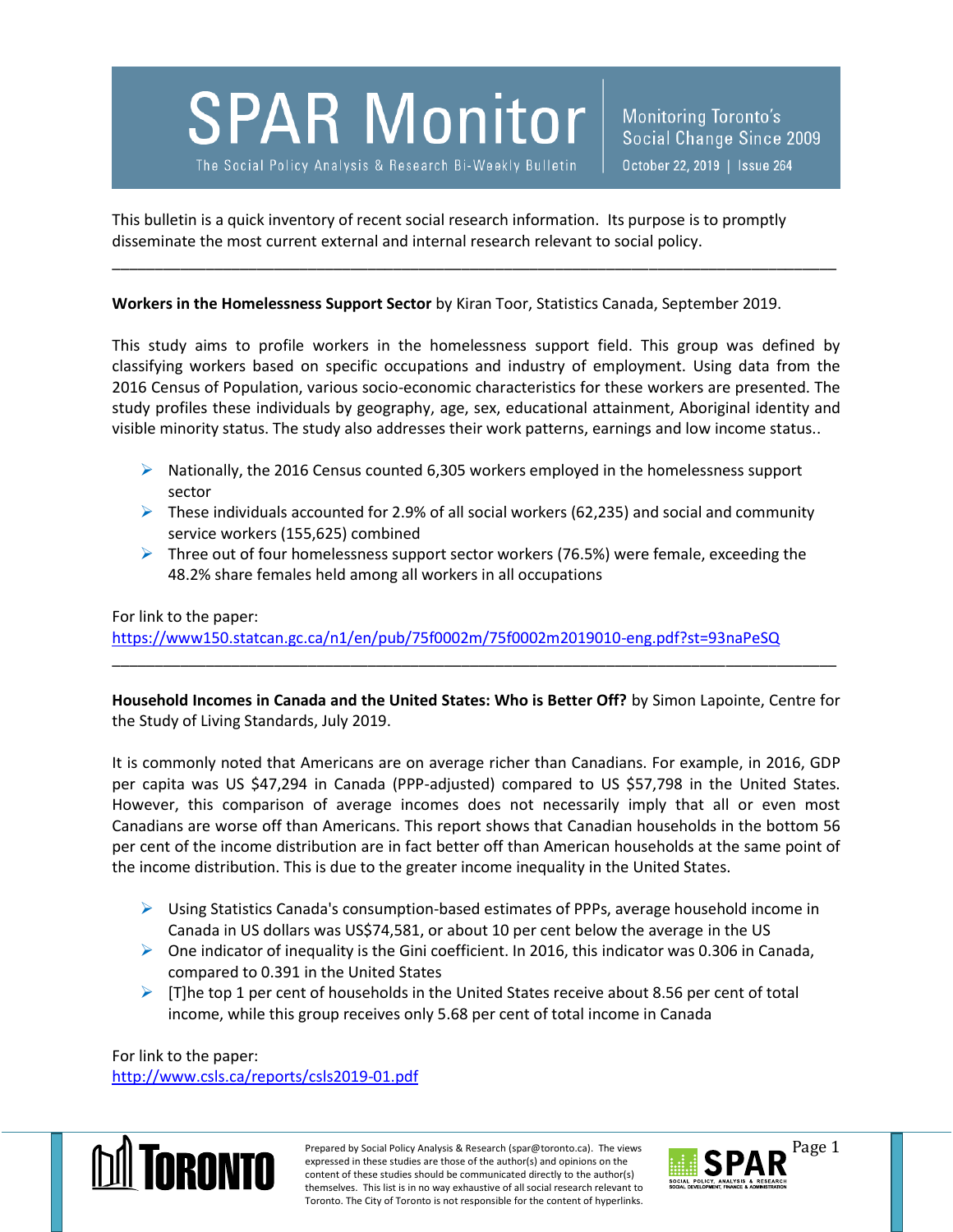## **Secondary School Class Sizes and Student Performance in Canada** by Derek J Allison, Fraser Insitute, October 2019.

\_\_\_\_\_\_\_\_\_\_\_\_\_\_\_\_\_\_\_\_\_\_\_\_\_\_\_\_\_\_\_\_\_\_\_\_\_\_\_\_\_\_\_\_\_\_\_\_\_\_\_\_\_\_\_\_\_\_\_\_\_\_\_\_\_\_\_\_\_\_\_\_\_\_\_\_\_\_\_\_\_\_\_\_\_

Small classes are popular with parents and teachers. They are also expensive. Is the cost worthwhile for governments faced with persistent budget deficits and escalating education costs? Ontario has decided to seek much needed savings by phasing in an increase in secondary school class sizes. Will this negatively impact student achievement as opponents argue? This study draws on aggregate data from the 2015 Programme for International Student Assessment (PISA) to show that provinces with larger reported sec-ondary class sizes than Ontario performed better on standardized measures of student achievement.

- $\triangleright$  There was a large range of class sizes within Canada extending from a low of 22.6 in Saskatchewan to a high of 30.1 in Quebec. Reported class sizes in Ontario (24.8) and British Columbia (25.4) were statistically indistinguishable from four much smaller provinces
- $\triangleright$  This study finds a positive correlation between mean subject scores and reported average class sizes: provinces with higher PISA scores tended to have larger classes
- $\triangleright$  Despite having the lowest scores in each of the three subjects [reading, science and math], Ontario also had the smallest classes

For link to the paper:

[https://www.fraserinstitute.org/sites/default/files/secondary-school-class-sizes-and-student](https://www.fraserinstitute.org/sites/default/files/secondary-school-class-sizes-and-student-performance-in-canada.pdf)[performance-in-canada.pdf](https://www.fraserinstitute.org/sites/default/files/secondary-school-class-sizes-and-student-performance-in-canada.pdf)

## **Where Same-Sex Couples Live** by Danielle Taylor, U.S. Census Bureau, September 2019.

The Census Bureau strives to reflect the American family in all its forms, and has been collecting data on household relationships since 1880. Over the past 10 years or so, the Census Bureau conducted extensive research to improve the measurement of same-sex couples. This resulted in a revised household relationship question that was implemented in the American Community Survey in 2019, and will be included in the 2020 Census.

\_\_\_\_\_\_\_\_\_\_\_\_\_\_\_\_\_\_\_\_\_\_\_\_\_\_\_\_\_\_\_\_\_\_\_\_\_\_\_\_\_\_\_\_\_\_\_\_\_\_\_\_\_\_\_\_\_\_\_\_\_\_\_\_\_\_\_\_\_\_\_\_\_\_\_\_\_\_\_\_\_\_\_\_\_

- $\triangleright$  There were almost a million same-sex couple households in the U.S. in 2017 and just over half (51.7%) of them were female coupled households
- Same-sex households make up 0.8% of all U.S. households, but some cities, such as San Francisco, have a higher percentage of same-sex households  $-3.0%$   $-$  than the national rate
- $\triangleright$  Compared with opposite-sex couples, same-sex couples are more likely to have higher incomes, have both people employed, and be more educated

For link to the survey:

<https://www.census.gov/library/stories/2019/09/where-same-sex-couples-live.html>



Prepared by Social Policy Analysis & Research (spar@toronto.ca). The views Page 2 expressed in these studies are those of the author(s) and opinions on the content of these studies should be communicated directly to the author(s) themselves. This list is in no way exhaustive of all social research relevant to Toronto. The City of Toronto is not responsible for the content of hyperlinks.

\_\_\_\_\_\_\_\_\_\_\_\_\_\_\_\_\_\_\_\_\_\_\_\_\_\_\_\_\_\_\_\_\_\_\_\_\_\_\_\_\_\_\_\_\_\_\_\_\_\_\_\_\_\_\_\_\_\_\_\_\_\_\_\_\_\_\_\_\_\_\_\_\_\_\_\_\_\_\_\_\_\_\_\_\_